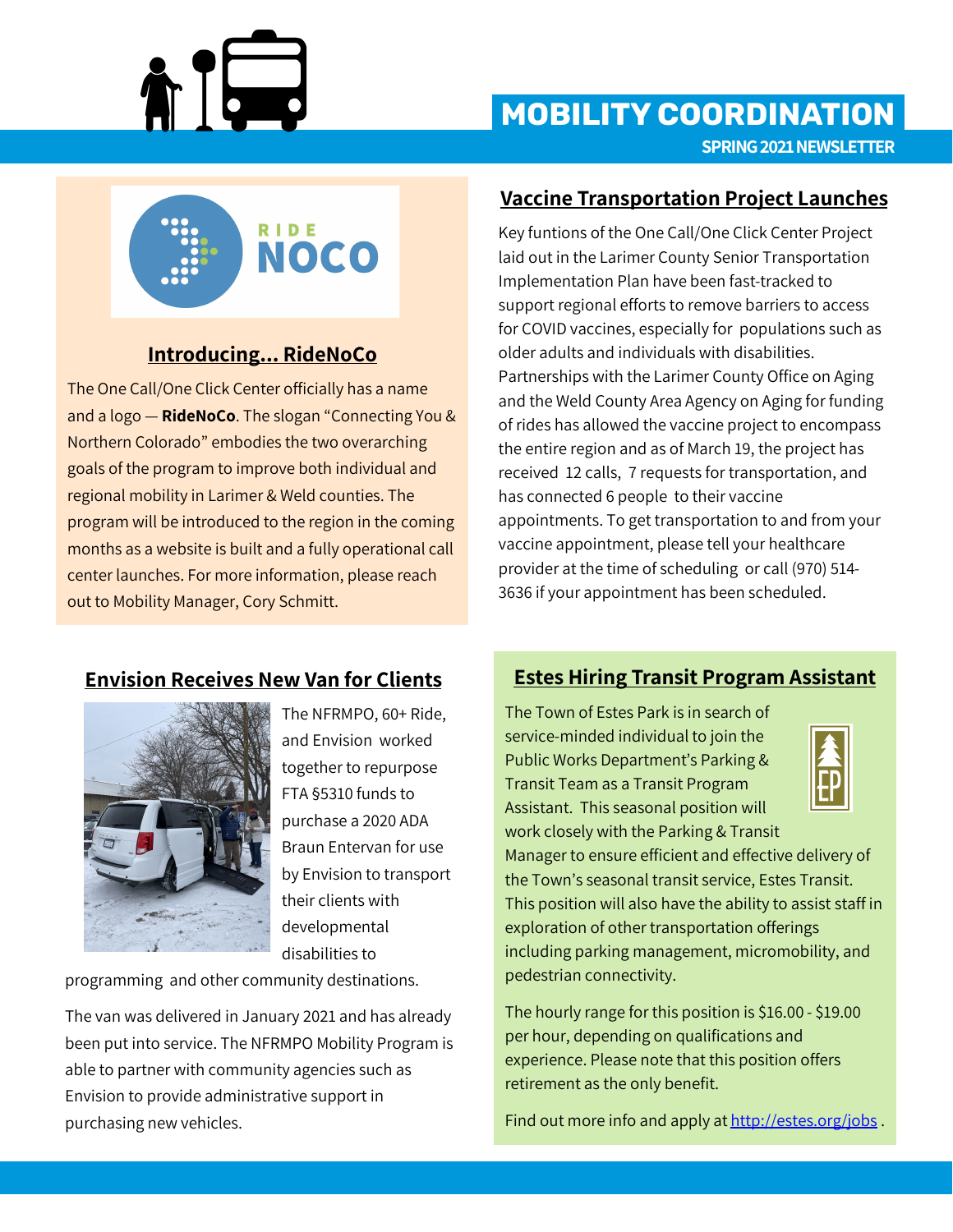

# **SPRING 2021 NEWSLETTER MOBILITY COORDINATION**

### **NFRMPO Piloting Community Advisory Committee**

As a recommendation in the recently completed Environmental Justice (EJ) Plan, the MPO is piloting a Community Advisory Committee (CAC) to incorporate the voices of community members who have typically been left out of the transportation planning process. Members must reside in the NFRMPO area and can not be currently serving on any existing NFRMPO committee or body. The first meeting is scheduled to take place on Tuesday, May 11, 2021 with the first round of applications being reviewed the week of April 5, 2021.

To learn more and apply, please visit [https://](https://nfrmpo.org/public-involvement/committee/) nfrmpo.org/public-[involvement/committee/](https://nfrmpo.org/public-involvement/committee/)

#### **Front Range Passenger Rail Moves Ahead**



The Southwest Chief and Front Range Passenger Rail Commission has released a report that lays out a framework and longterm vision for passenger rail along the Front Range.

The reports provide a vision for new travel options and identifies three alignment recommendations, primary station locations, and preliminary service characteristics between Fort Collins and Pueblo. Taking a phased approach that starts with limited service and track improvements, the reports also lay out governance and funding options to make the service a reality. Learn more at [https://](https://www.frontrangepassengerrail.com/) [www.frontrangepassengerrail.com/](https://www.frontrangepassengerrail.com/)

#### **NFRMPO works on 2021 Coordinated Plan**



NFRMPO staff continues its work on the Coordinated Public Transit/Human Services Transportation Plan, also known as the Coordinated Plan. The Coordinated Plan identifies existing conditions, gaps, and strategies to address those gaps in mobility for older adults and individuals with

disabilities. Throughout the next few months, NFRMPO staff will be attending meetings to discuss concerns and help identify projects and strategies that can be implemented in Larimer and Weld counties.

If you would like to discuss the Coordinated Plan, please reach out to Alex Gordon, PTP at (970) 289-8279 or [agordon@nfrmpo.org.](mailto:agordon@nfrmpo.org) Additional information will be posted on the NFRMPO website at [nfrmpo.org/mobility.](https://nfrmpo.org/mobility)

### **Coordination of Coordinated Plans**

Boulder County has begun their first Coordinated Public Transit/ Human Services Transportation planning process. The Plan will identify current and future mobility needs of older adults, individuals with disabilities,



low income residents, and youth (<18). The Plan will also consider the growing interregional travel between Boulder County and Larimer and Weld counties. The region's continuing urbanization along with rising housing costs has created the need for more collaboration to meet the region's mobility needs, as people need to access jobs, healthcare, and other activities beyond county lines. Keep an eye out for more information as Boulder County continues work on their plan. Find out more at [https://](https://www.bouldercounty.org/transportation/multimodal/mobilityforall/) [www.bouldercounty.org/transportation/multimodal/](https://www.bouldercounty.org/transportation/multimodal/mobilityforall/) [mobilityforall/.](https://www.bouldercounty.org/transportation/multimodal/mobilityforall/)